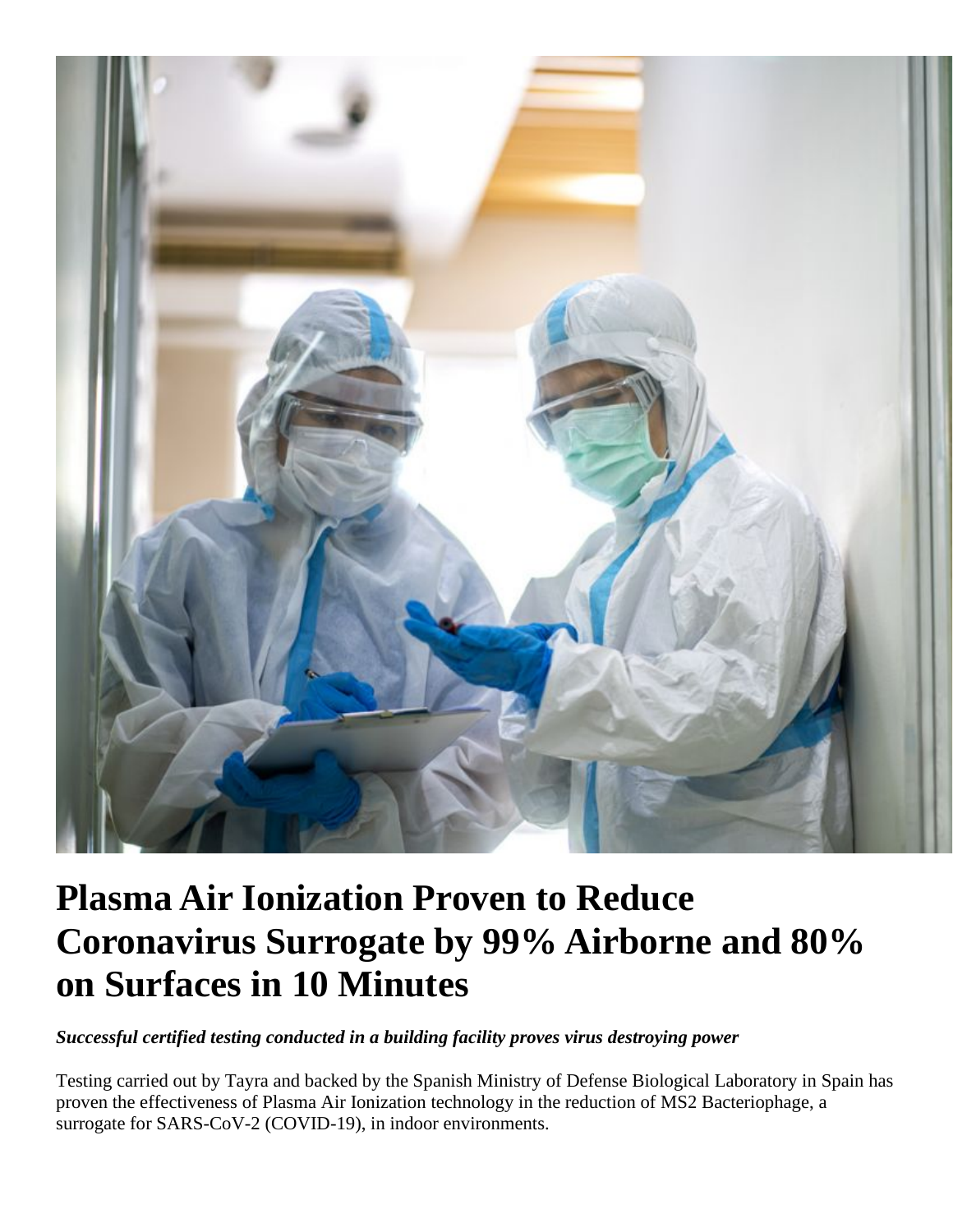There is mounting research to suggest that clean, disinfected air plays a vital role in preventing the spread of SARS-CoV-2, the virus causing COVID-19. While respiratory droplets are considered the primary transmission route, aerosols are being considered by many health authorities as a possible mode of infection transmission along with surface contact. This suggests that viral particles can remain suspended in the air for long periods and can be inhaled.

The research tests were conducted in a Madrid hotel converted into a residence and confinement center for medical staff during the pandemic. The experiments took place in simulated ICU hospital rooms within the hotel. This environment was explicitly designed to test air ionization on small aerosolized viral particles. The laboratory analysis was carried out at a nearby operations center of the Spanish Ministry of Defense from May 4th to May 14th.

The Plasma Air ionizer was chosen to suit the specific airflow and installed in the fan coil unit supply air duct that delivered air to the test space. The bacteriophage MS2 was then nebulized into the test space. During the first phase of the test, the supply air into the room was untreated. During the second phase, the supply air entering the test room was ionized using Plasma Air's bipolar ionization system. A reduction of approximately 2 log units of the bacteriophage was obtained in the air that was ionized by the Plasma Air system. This corresponds to a **99% reduction after only 10 minutes** of exposure to ionization.

The tests also included using manikins to simulate ICU patients. The manikins were equipped with specialized filters to measure the amount of bacteriophage that was being breathed in with and without air ionization. The levels of MS2 bacteriophage and associated particle counts were measured using Electrical Low-Pressure Impactors, and swabs were taken from walls and surfaces for analysis. The level of airborne MS2 bacteriophage was measured using the Spanish authorities' calibrated equipment for detecting biothreats. Results from this test showed a reduction in the order of 0.70-0.85 log pfu/cm2 corresponding to nearly **80% reduction in surface MS2 bacteriophage after 10 minutes** between the test with and without ionization.

The research project was guided and coordinated by Plasma Air's long-term business and technical partner in Spain, Tayra, a specialist in air purification. In addition to the Spanish Government ministries, the experiments also involved academics in the fields of engineering, microbiology, and computational fluid dynamics, along with Spanish Government appointed testing labs.

"Coronavirus is a global crisis and nowhere more so than inside built environments such as transport hubs and work environments," explains Chris Russell, Vice President of Plasma Air. "The effective elimination of airborne virus is a major breakthrough that can make workplaces, transport, entertainment and educational facilities safer for employees, commuters and students."

"We were very motivated to facilitate these critical tests at our laboratories here in Madrid, and we are extremely impressed by the results achieved," stated Lieutenant Coronal Juan Carlos Cabria, the Technical Director of the biosecurity laboratories of the Ministry of Defense. "We are extremely grateful to the team of Scientists, Engineers, Microbiologists and Academics who have worked tirelessly here for the last three weeks voluntarily to achieve this incredible and important result in the battle against coronavirus."

## **About Air Ionization**

Air ionization works through the reaction of negatively and positively charged ions. The ions attach to airborne pathogens, such as viruses causing a chemical reaction on the cell membrane's surface. This deactivates the viruses, rendering them harmless, so they can no longer spread or cause infection.

Plasma Air's ionization system used during the Spanish trials are available commercially on a worldwide basis from a network of distributors and are used in offices, hotels, transport hubs, schools and hospitals, as well as in the Los Angeles Airport (LAX) and the new Doha and Riyadh metro systems.